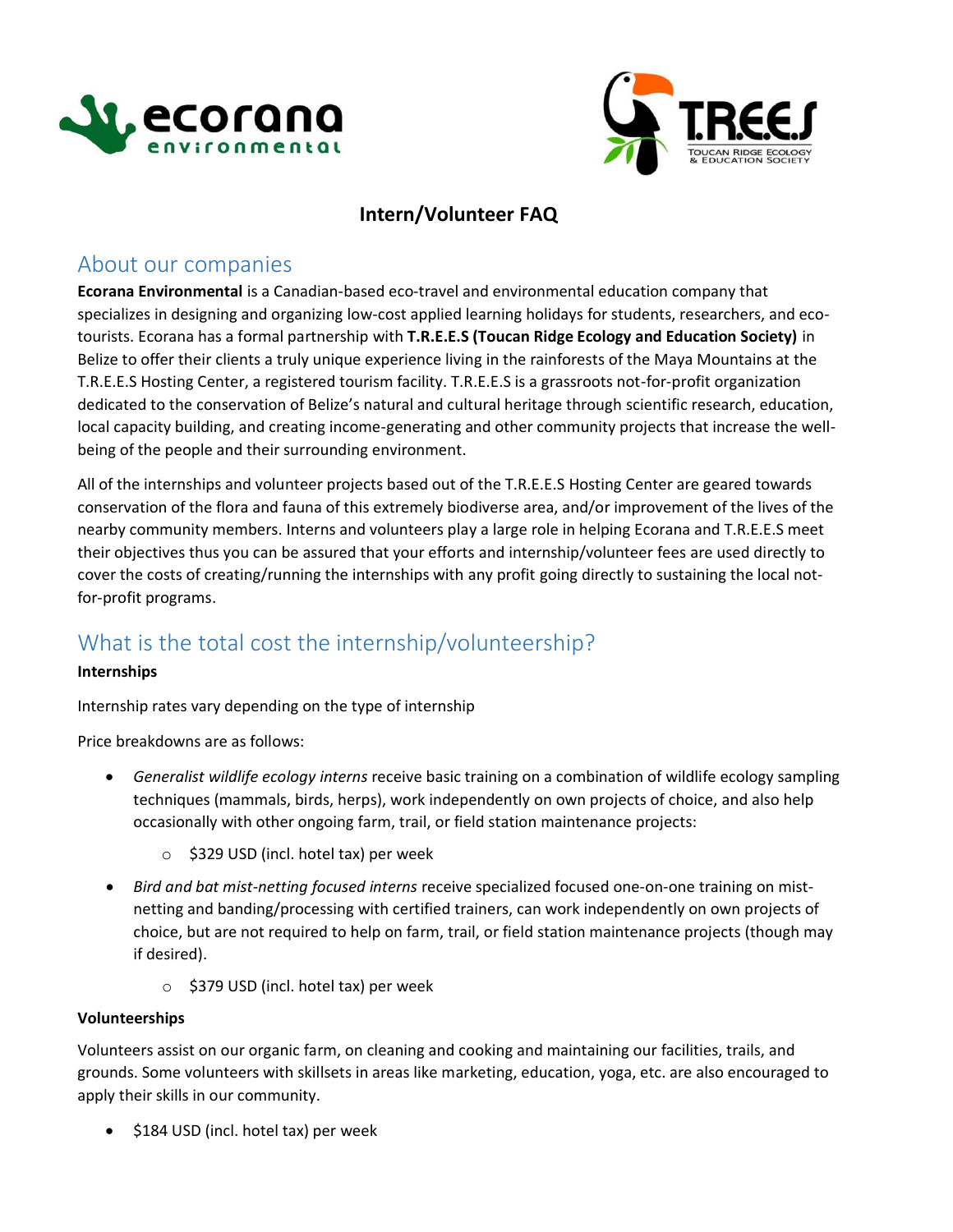For both internships and volunteerships, fees include the following:

- Lodging in shared cabins (maximum of four same-sex interns to a bunk-house room in a bunkhouse of mixed males and females)
- Three meals a day Monday through Friday and/or access to communal kitchen facilities and supplies for self-catering (Monday through Sunday)
- Access to all facilities including bathrooms with flush toilets, hot showers, 24-hour electricity, a computer workstation and Wifi (limited use 100 mb per day), all supplies/materials/equipment required for the internship, as well as training by local experts.
- All bedding is provided but interns/volunteers are expected to bring their own towels and other bath essentials. Depending on other groups on site and field station capacity, interns may need to move accommodations during their stay (i.e., from bunkhouse to tents, etc.).

## What are the registration steps?

- 1) After you have submitted your application via our website, we will contact you within a week to let you know if we consider you to be a suitable candidate for the position. If you are short-listed for the position and can confirm that you are available for the dates we suggest, we move forward with the registration.
- 2) Once selected, we will send you a registration package which includes:
	- Intern Agreement Contract
	- Guest information form (includes information on medical insurance coverage, emergency contact info, and food and other allergies)
	- Deposit/Cancellation/Payment form
	- A waiver release form
	- Invoice
	- If not already provided during the application period, FAQs on the following: Travelling to T.R.E.E.S, Travelling to Belize, and Internship/Volunteerships General FAQ
- 3) All forms need to be filled out, signed (electronic signature will suffice), scanned (unless using esignature), and sent back to us by email to: [registration@ecorana.ca](mailto:registration@ecorana.ca)
- 4) You will need to pay a reservation deposit of \$75 USD (information on this deposit is included in the form that we will send you) and will need to notify us of how you would like to make the payment. We will then send you the necessary information for allowing you to make the payment.
- 5) You will be sent an email confirmation stating that we have received your reservation deposit and your position will be held.
- 6) You will be reminded 60 days prior to the internship/volunteer position start date and will receive an invoice at this time detailing the total amount owing for the position. You can choose to pay 50% deposit at this time, or the full amount if you wish. Payment instructions will be provided at that time depending on how the intern desires to pay – via credit card, PayPal, wire, or personal cheque.
- **7) The full amount of the internship/volunteership for the agreed upon time period MUST be paid in advance BEFORE ARRIVAL and your placement is not confirmed until receipt of payment in full. There are no exceptions to this policy.**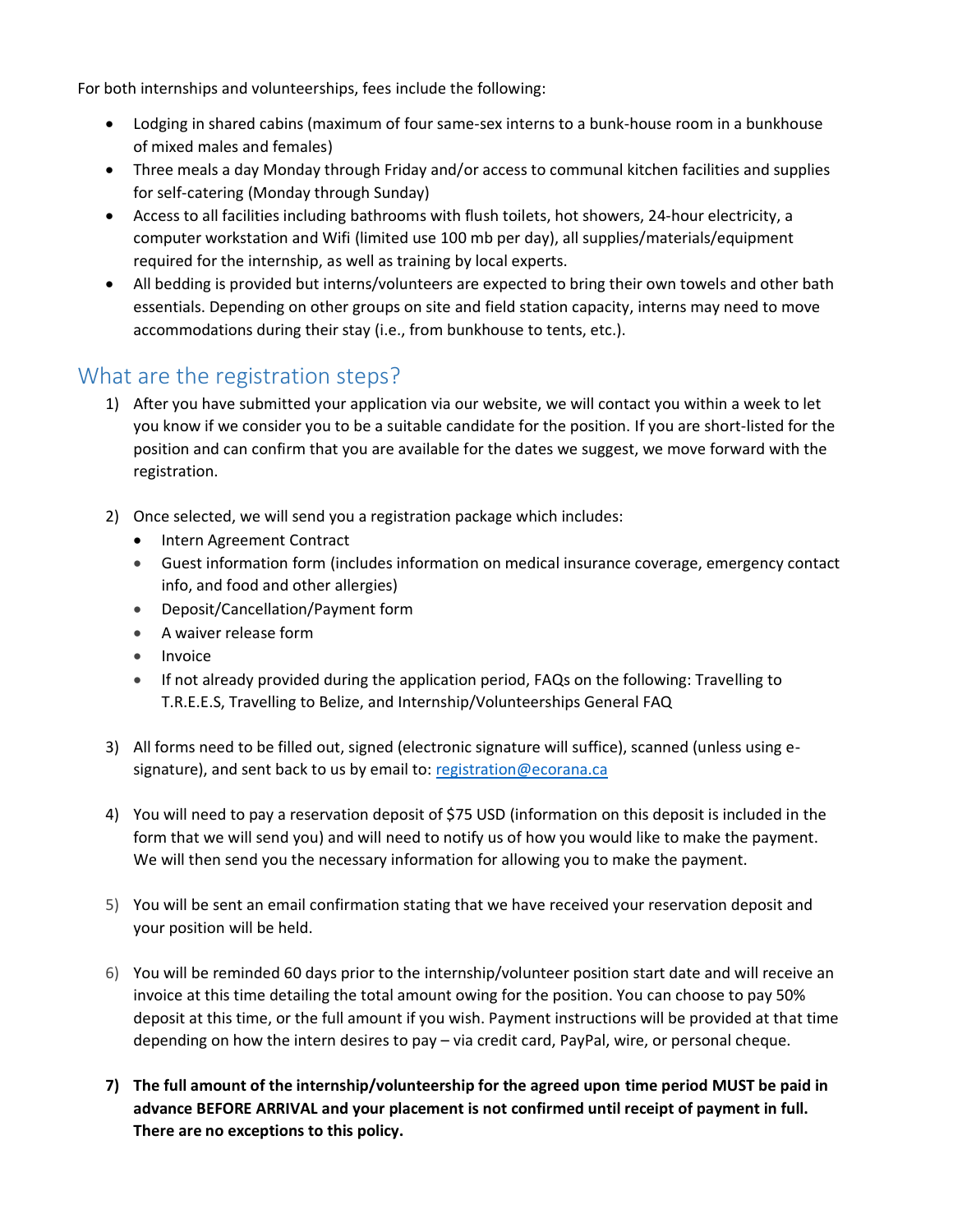# What do I need to know about traveling to the Field Station?

### **Traveling to Belize**

In order to make your trip to Belize go as smoothly as possible, we suggest the following tips!!!

**Persons entering Belize are NO longer required to download and complete the Belize Health App prior to arrival BUT you still must book a stay at the Gold Standard Hotel and present confirmation at immigration. You are required to complete the Customs and Immigration form that is provided to you on your flight to Belize. We can also provide a letter of reservation confirmation prior to travel.**

**Effective August 19th, 2021, ALL travellers, both vaccinated and unvaccinated, entering Belize through the International Airport from other countries will be required to present a negative COVID-19 Test. A negative result of a Covid- 19 PCR test taken within 96 hours of ARRIVAL in Belize or a negative rapid test from any approved Antigen Rapid Test taken within 48 hours of ARRIVAL is required. If no test is presented, a COVID-19 test will be administered at the airport for a fee of \$50 USD per passenger. Children under 5 are not required to present a negative test.**

**Effective February 15th, 2022, ALL foreign tourist entering Belize will be required to purchase Travel Health Insurance. For more detailed information on COVID protocols visit [: https://belizetourismboard.org/news](https://belizetourismboard.org/news-and-gallery/belize-covid-19-travel-updates/)[and-gallery/belize-covid-19-travel-updates/#!](https://belizetourismboard.org/news-and-gallery/belize-covid-19-travel-updates/)**

### **Transportation**

Flights are not included in the internship cost, and Ecorana does not provide transport to/from the internship center as the center is on a main bus route and easily accessible by public transit. The T.R.E.E.S Research Center can be found at mile marker 27.5 of the Hummingbird Hwy in the Stann Creek District of Belize. We are centrally located and easily accessible from the highway so you can travel here easily on your own by public transit which is the most economical choice. However, we are easily accessible by car (4 x 4 not necessary) if you choose to rent a vehicle while in Belize. Guests travelling southbound from The Phillip Goldson International Airport via public transport should have a 1-hour bus ride from Belize City to Belmopan which costs \$2.50 USD. However, you will need to take a taxi from the airport to the bus terminal in Belize City (\$25 US for two people). The bus ride from Belmopan to our centre is about 45 minutes and costs \$1.50 USD. The car ride travelling southbound is approximately 1.5 hrs from Belize City and if you choose to hire a taxi all the way from the airport you will be charged between \$135 and \$150 USD.

If you are coming from the south (i.e., Dangriga) we are about 2 miles north of Middlesex. From the bus terminal take a bus that is northbound to Belmopan or Belize City. The ride takes around 45 minutes and should cost \$1.50 USD. If you are arriving from the Dangriga airport we suggest that you take a taxi to the bus terminal which is about 10 minutes away and should not cost more than \$5.00 USD. Again, most conductors know where we are located, but if not, we are 2 miles north of Middlesex.

### **Passports and Visas**

To enter Belize you will need a passport valid for more than six months before its expiration date. It can take as many as 6 weeks to obtain a passport, so get ready in advance. Nationals of the United States, Canada, Mexico, European Union countries, Norway, Australia, New Zealand, Hong Kong, Venezuela and members of the Caribbean Community (CARICOM) don't need a visa to enter the country.

Tourists who aren't from the previously mentioned countries may be required to apply and pay for a tourist visa before coming to Belize and, in some cases, might have to acquire permission from Belize Immigration to enter the country. Visas can cost anywhere from USD\$100 to USD\$2,000 depending on your nationality.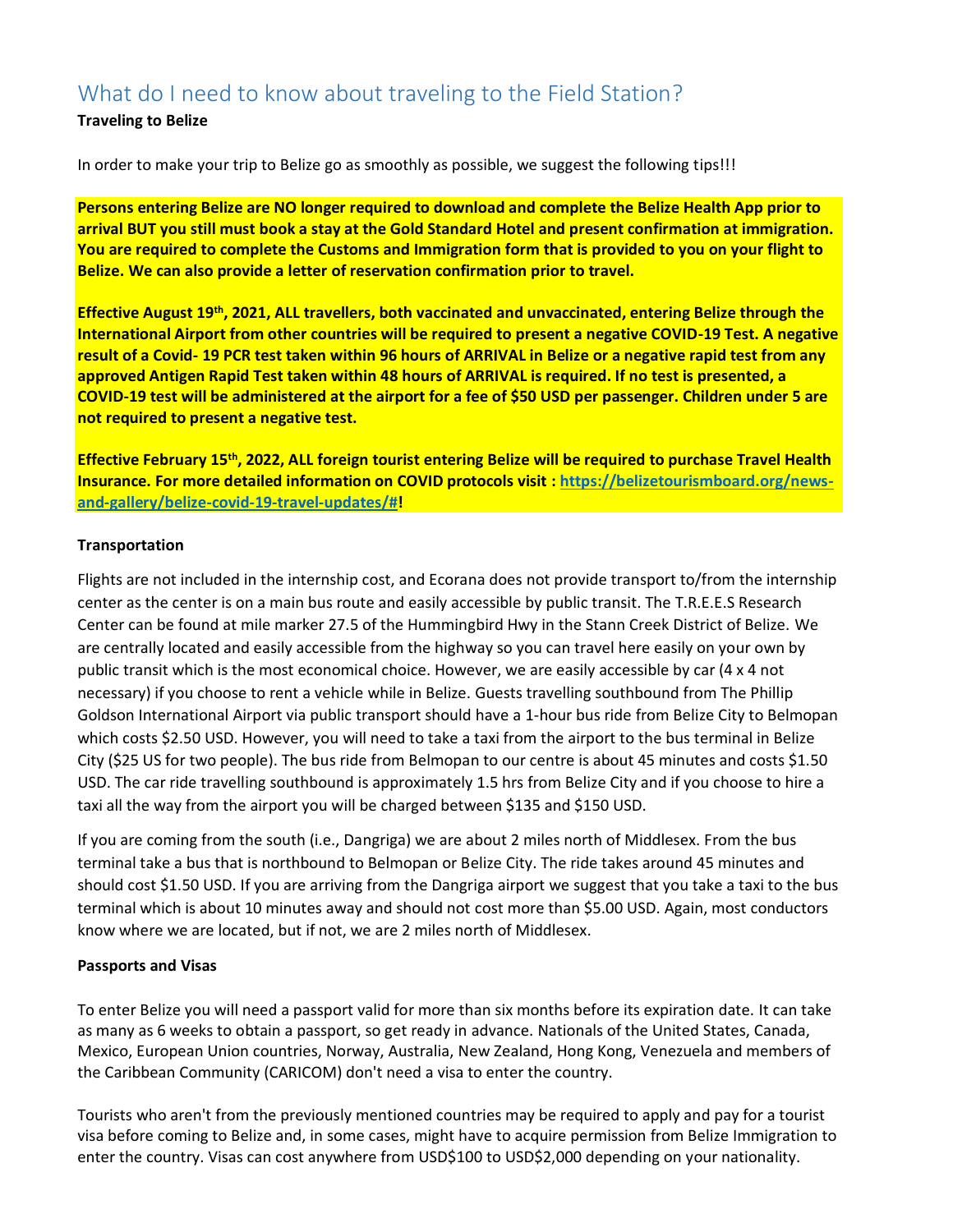Belize allows visitors a maximum of one month's stay in the country before they require an extension obtained through the Belize Ministry of Defense and Immigration. Longer stays can be granted on a monthly basis for \$100 US per month, up to 6 months.

All visitors to Belize get a 30-day visitor Visa. This Visitor Visa is technically not available for "volunteers" and volunteers are supposed to apply for a special Volunteer Visa however this application and processing is an onerous process. So, we ask that you do not tell Customs/Immigrations that you are "volunteering" but rather are just visiting the country as a tourist or else doing an internship with us. A Visa extension for interns/volunteers deciding to stay for more than 30-days can be purchased at Immigrations in any of the major towns for \$100 USD/30 days.

### **Travel Insurance**

Interns/volunteers are required to show proof of their own emergency travel medical insurance prior to or upon arrival at the center. AS PER NEW COVID ENTRY REQUIREMENTS, TRAVEL INSURANCE IS A REQUIREMENT FOR ENTRY INTO BELIZE.

## What are the food arrangements?

Meals are included in the cost for interns and will be mostly prepared by T.R.E.E.S cooks from our kitchen (Monday through Friday only) though interns/volunteers will also likely have to do some self-catering from the communal kitchen which can be done in a communal manner or individually. All groceries are provided and we stock basic groceries (produce, meat, oils, spices, etc.) including gluten-free and dairy-free food items. Many of our supplies are grown locally on our farm (including chicken meat and eggs). All dietary restrictions and allergies (including coeliac disease) can be accommodated by our cook for meals being prepared from our kitchen.

# What is the length of the internship/volunteership period?

The suggested length of an internship is 4 weeks to really get a feel for the project and grasp the skills and make the most of the training opportunities; it can be shorter or longer if desired. The minimum period for an internship is 2 weeks, and the minimum period for volunteer work is 2 weeks. For anyone choosing to stay longer than 4-weeks, a Visa extension is required (\$100 USD for 30 days).

# What is the environment like at T.R.E.E.S?

The dominant ecosystem present at our site is Lowland Broadleaf Forest. Dominant plant species associated with this habitat and geology include Cohune Palm, Tree Ferns, a multitude of bromeliads and other epiphytes, many lianas and vines especially philodendrons, and a variety of hardwood tree species such as Ironwood, Mahogany, and Sapodilla. Habitat types represented include a combination of primary and secondary growth moist broadleaf forest, moist broadleaf riparian forest, an organic fruit orchard, an old overgrown orchard and pasture, and mixed forested edge and open edge habitat immediately surrounding the center. Dry Creek, a small river, meanders for about 1 km through the length of the property and is fed by an assortment of mountain tributaries scattered throughout the site, providing ample freshwater habitat for aquatic and semi-aquatic species. Over 10 km of trails run through the property and connect on the neighbouring property and into the Forest Reserve.

### **Where do I sleep?**

Interns and volunteers sleep in same-sex bunkhouses. Our two Jungle Bunkhouses can sleep up to 10 and 12 people in bunk-beds with comfortable mattresses. Hot water showers and flush toilets are located in separate detached buildings. Interns and volunteers have access to all shared communal facilities including dining hall and lecture hall, lounge, office, yoga platform.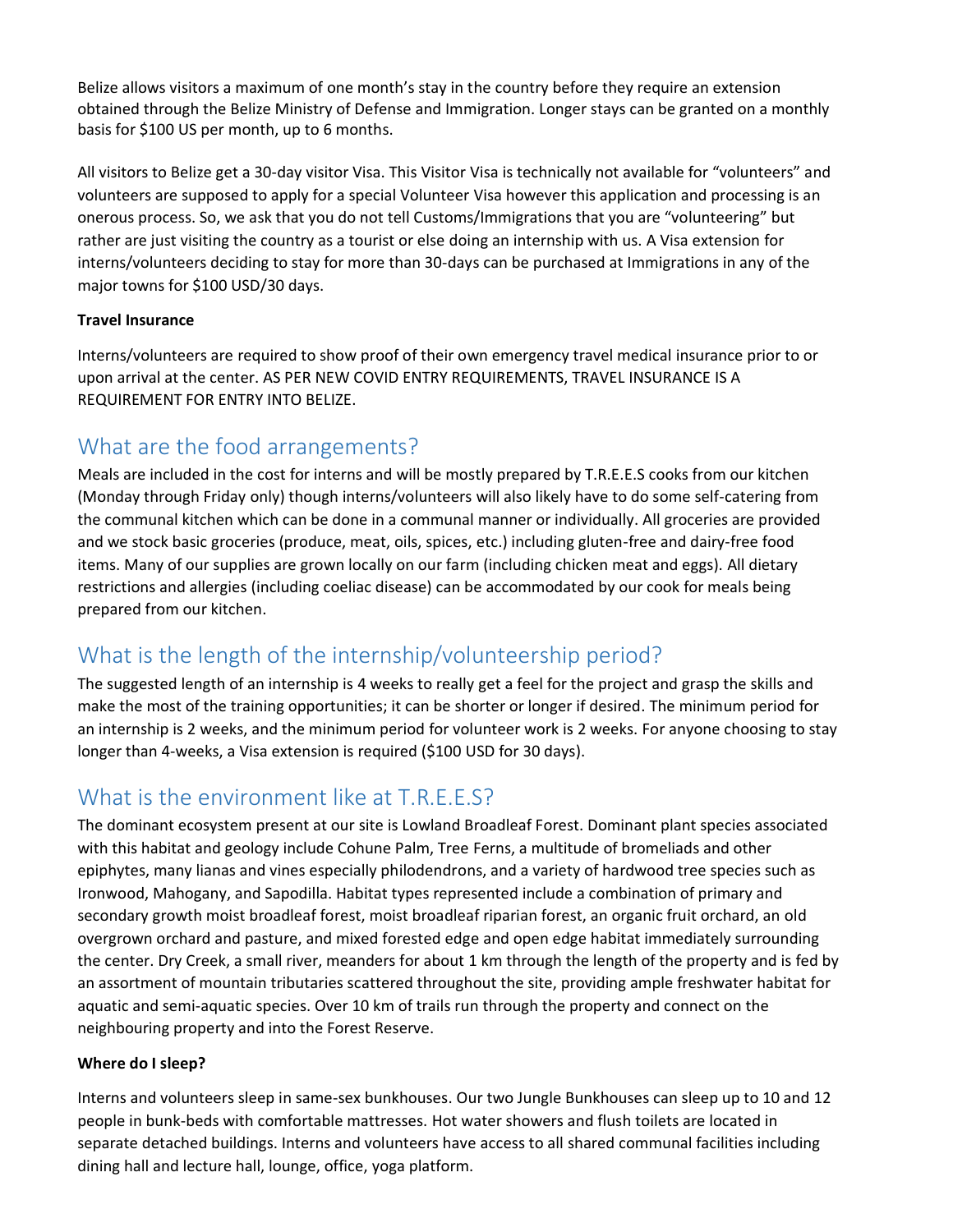# Is there any form of scholarship available through T.R.E.E.S. or Ecorana to subsidize the costs of the internship?

Unfortunately, our companies do not have funding to provide subsidies. We do consider reducing fees for Latin American students as well as students from other areas that we feel are truly skilled with a lot of experience in the internship topic that would be able to take a leadership role, though we may not be able to reduce the fees completely as we need to at least cover our costs of having interns stay and learn. Depending on the project we bring in local experts to teach which we have to pay for, and we also have to hire employees to work with interns on various projects.

We encourage students to look into grants/scholarships from other sources; there are a lot out there that are not tapped into. For American students, here are some possible sources:

[http://www.volunteerforever.com/article\\_post/200-volunteer-abroad-study-abroad-scholarships-grants](http://www.volunteerforever.com/article_post/200-volunteer-abroad-study-abroad-scholarships-grants) <http://www.gooverseas.com/scholarships-volunteering-abroad> <http://www.gooverseas.com/blog/65-study-abroad-grants-and-scholarships> <http://www.sit.edu/studyabroad/959.htm>

We may consider reducing fees dramatically (to as little as \$70 US/week including food) for volunteers that are mature, skilled, and would like to help in the areas of educational programming and teaching, supervising a particular internship or coordinating an internship period, marketing, organic gardening and tending to livestock, guest hospitality, accounting, and/or reservations. Waived fees only apply to volunteers wishing to stay a minimum of six weeks. Volunteers applying to supervise an internship topic should expect that they will not get the same training opportunities as the interns as they will essentially be the trainers for that particular internship.

## What is the work schedule like?

The schedule largely depends on the project. If you are working more or less independently on a project or on volunteer work, you have a large amount of control over your own schedule. It is expected that a minimum of 6-8 hours per day, five days per week (Monday to Friday), are spent on project time. There are many side projects that may be carried out on the premises if desired. Projects with more participants will be more tightly scheduled, but will follow this general pattern. For now, all projects carried out at the station (including the trail building projects) will be within a 2 mile radius of the station's main facilities and thus interns will be able to return for meals and to the facilities and will not be expected to pack a lunch or stay off-site at any time. Normally weekends are free, but occasionally projects will need to be conducted over the weekend. In this case the intern/volunteer will have days off during the week instead.

## Are the internships open to non-students or only to students?

The internships are open for applications from whoever is interested!

## What about the Internet?

Interns/volunteers have a 100 MB per day limit for Wifi usage, and this is only in the main hall. If additional data is required for personal use, or the intern/volunteer wants to be able to use the internet at their cabins or elsewhere on the property, we recommend that interns/volunteers purchase their own SIM cards for use in their (unlocked) phones. Data plans can also be purchased. These services are available from the T.R.E.E.S office though advance notice must be provided. Additional internet usage required for T.R.E.E.S internshiprelated work will be provided from the office at no extra charge.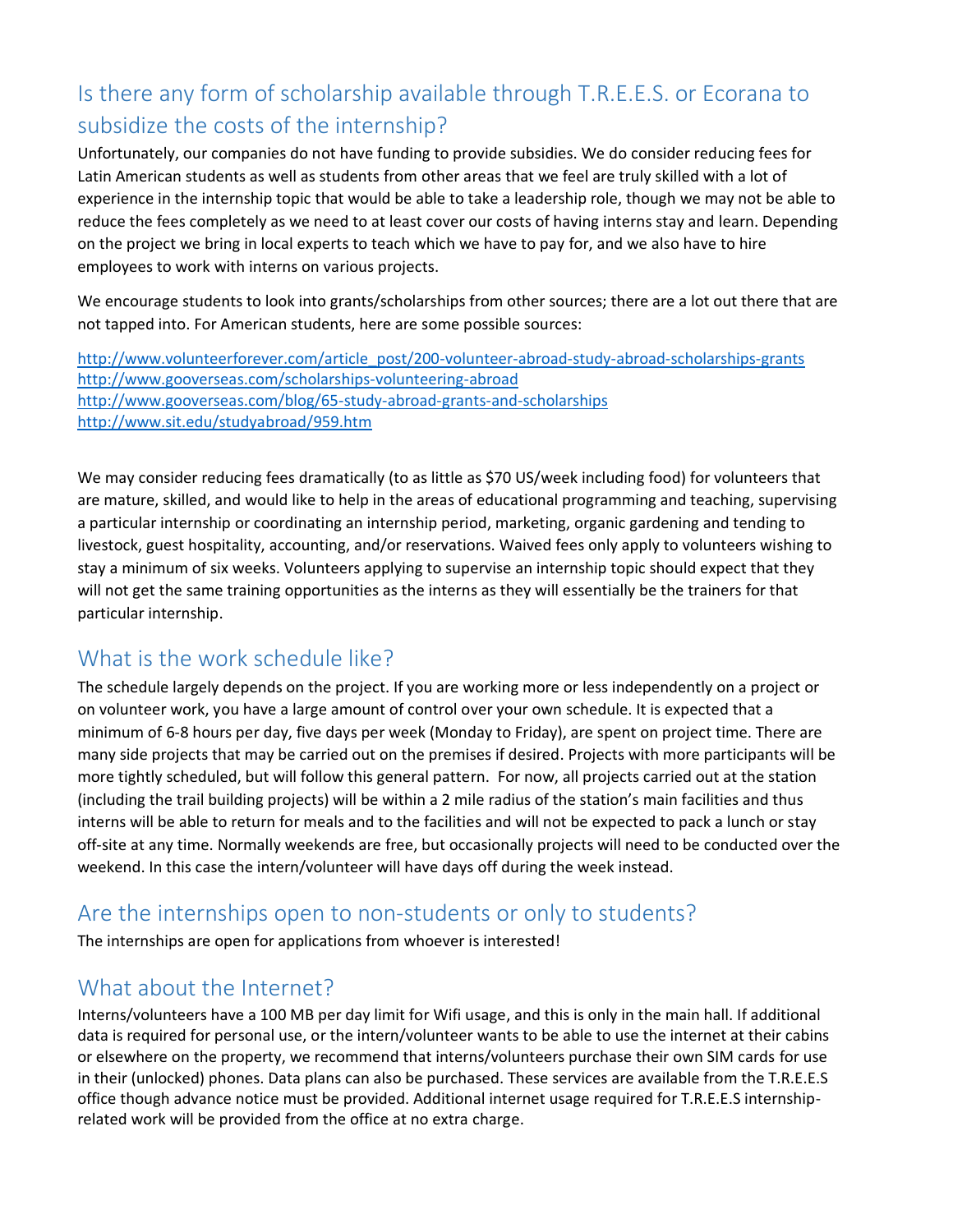# What other things should I prepare myself for?

The T.R.E.E.S Research Center is a field station in the jungle. Although we are off a main highway and accessible easily by road, we are still nonetheless located in the jungle in a remote, rural area of a developing country. As such, interns should prepare themselves to experience cultural differences and accept that they may not have all of the products available that they may be used to (nor the internet speed that they have come to expect in the developed world!).

Interns must also be able to adapt to the presence of fauna that many find intimidating and disturbing, including venomous snakes (though they are rarely seen) and a plethora of scorpions, spiders, biting flies, and other creepy-crawlies that some people might not be accustomed to (though very few are harmful).

# Other travel considerations

### **Vaccines and prophylactics**

Interns should make sure they have received required vaccinations prior to coming to Belize. We recommend the use of a travel clinic in preparing for travel to any foreign destination. These clinics will check the current recommendations for your destination country and then provide the appropriate vaccines and medications for such things as malaria prophylaxis. Although the incidence of malaria is very low in Belize, a prophylactic drug could be taken, this is a personal decision and that of your travel clinic doctor. As travelling anywhere in the world, Hepatitis A and B shots are recommended as well as up to date Tetanus, and Typhoid may be recommended if you will be in country for more than two weeks and traveling to remote villages. There is a low risk of dengue in the country, but it is present. Unfortunately, there are no vaccines to be taken for dengue.

### **Language**

English is the official language of Belize and is spoken throughout the country, although only 4 % of the population speak it as their first language. English is the primary language of public education, with Spanish taught in primary and secondary school as well. Bilingualism is very common. Literacy currently stands at nearly 80%.

All courses at T.R.E.E.S will be taught in English though French and Spanish are also spoken by the staff.

The Belizean Kriol, an English-based Kriol is spoken throughout the country as well as Spanish. Then there many other languages regularly spoken in specific areas of Belize., the breakdown of spoken languages is as follows: Spanish 46%, Creole 32.9%, Mayan dialects, 8.9%, English 3.9% (official language), Garifuna 3.4% (Carib), German (Germanic Plautdietsch, spoken by the Mennonites) 3.3%, other 1.4%.

### **Money**

The Belize Dollar is the official currency of Belize. For several decades now the Belize Dollar has been tied to the U.S. dollar at an official rate of two Belize Dollars to one US dollar, thus, one U.S. dollar equals two Belize dollars. While not recommended as a day to day practice most establishments will accept American money, this even includes the little food stores, as long as the bills are not too big.

There is a bank machine in the Airport that will hand out Belize dollars as well as a Money Exchange office. There are also bank machines in the larger cities (Belmopan, Dangriga, Placencia, etc.). We recommend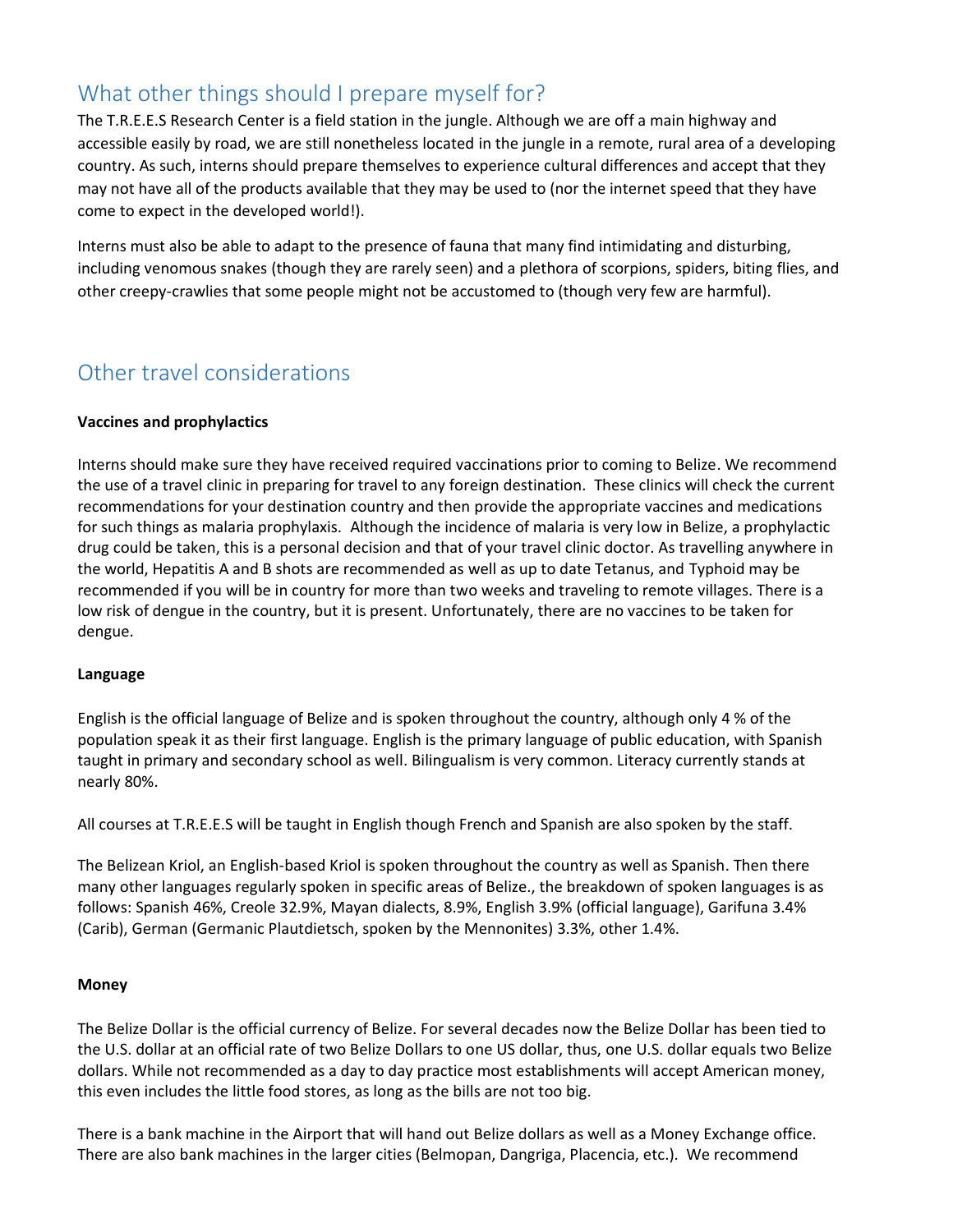travelling with some cash but there is no need to travel with large amounts as you can withdraw money from bank machines using foreign cards in all major towns.

Most larger stores, particularly tourist shops, will nearly always accept credit cards.

# What should I bring to the Station?

Pack light but bring everything you may need. Goods purchased in Belize (such as batteries and film) may be much more expensive and of inferior quality to those you are accustomed to purchasing. We supply bedding (sheets, pillows, and blankets) and towels at T.R.E.E.S (though towels are supplied for short-term guests, longer-term interns and volunteers should bring their own towels). We do not supply bath products (soap, shampoo, conditioner). Many field stations and some other types of rustic accommodations in Belize do not supply bedding. Make sure you check with all of your accommodation providers to ensure you are bringing everything you may need. Cabins at T.R.E.E.S have screens as will most other accommodations. However, some people feel more comfortable sleeping under a mosquito net and we recommend bringing a bed net to anyone that wishes. There are hooks above all of the beds for hanging these nets.

Remember, you will be limited to one checked bag on most American airlines and two carry-on bags. We recommend packing light clothes. In most seasons (wet and dry) we recommend gear and clothes that dry quickly, either the wetness of the rainy season or the humidity of the jungle even during the dry season causes things to go moldy rapidly. Long pants and long-sleeved shirts are great at keeping the biting flies away and we usually recommend wearing pants at all times at T.R.E.E.S.

Flash rains do occur during the wet season up in the mountains, so we highly suggest that you bring some boots to work in the jungle as well as some rain gear, at least a fast-drying rain jacket.

- Rain gear
- Insect Repellent (bug spray)
- Sturdy hiking shoes/boots
- Rain (rubber) boots and/or Tevas or other hiking sandals that can be used in the water
- Sandals and summer clothes
- Bathing Suit
- **Towel**
- Long pants (preferably light, quick-dry material)
- One warm shirt
- At least one quick-drying long sleeved shirt
- **Sunglasses**
- Sunscreen
- A good book, during those off times
- Headlamp/flashlight
- Binoculars and/or Camera
- A Rite-in-the-Rain book with waterproof paper to use as a field journal
- USB thumb drive
- Sturdy, thick and well-fitted gloves (if you are working with bats)

# Health and Safety

### **Measure in place at T.R.E.E.S**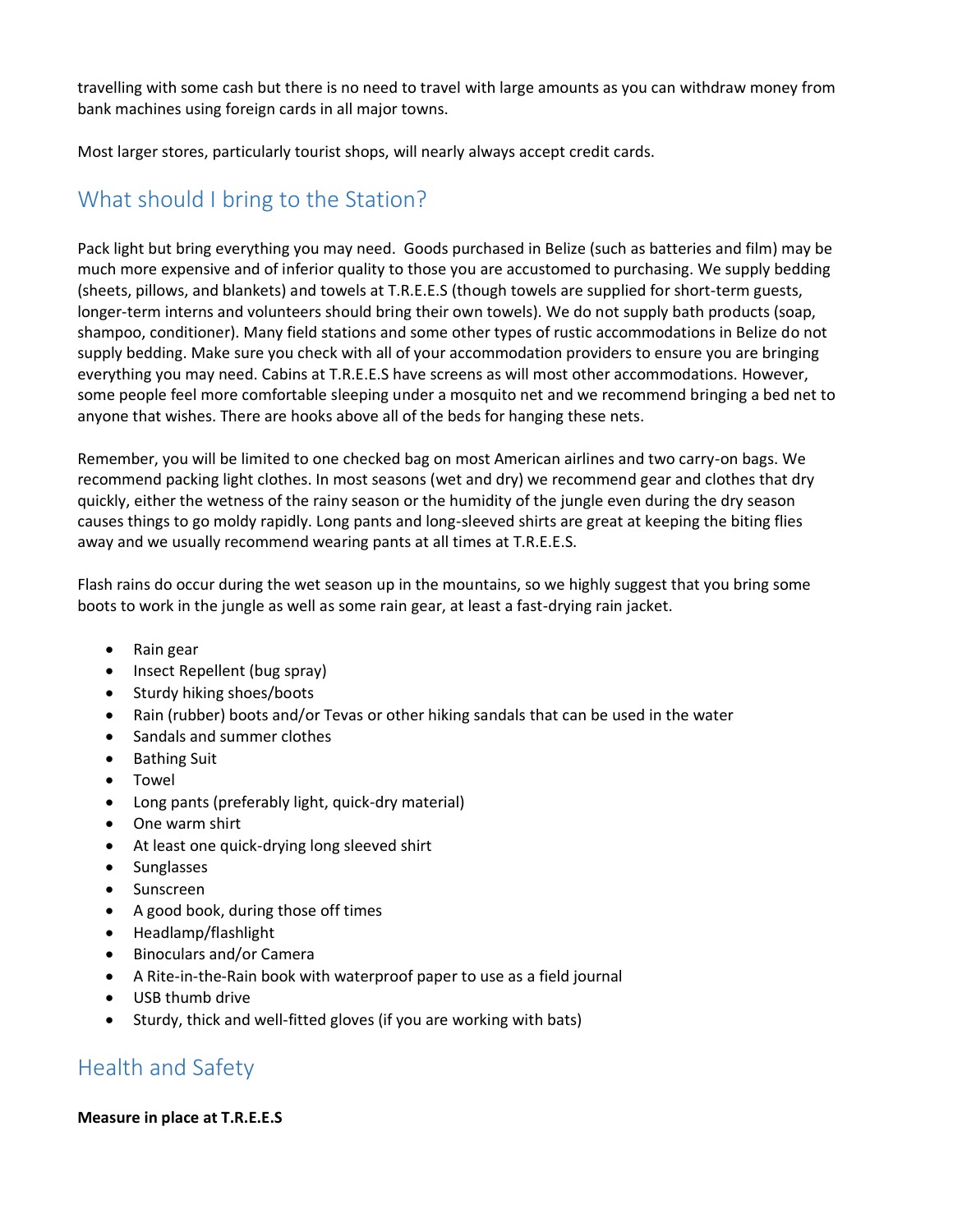To ensure your quick recovery in the rare case of a serious emergency we ask that all visitors to our centre present proof of adequate travel medical insurance, specifically with emergency air evacuation coverage. Though hospitals in Belize are very adequate for dealing with routine injuries (including snake bite), major emergencies are better handled outside of Belize.

Your health and safety are very important to us at T.R.E.E.S and as such we have the following measures in place:

- We have a first aid station that is always fully stocked and all field staff and managers have up-todate first aid certification.
- Field staff and managers are also equipped with first aid kits when in the field with guests.
- The station is equipped with an Epi-Pen.
- All of the cabins and communal facilities are equipped with smoke detectors and fire extinguishers.
- We have an up-to-date emergency preparedness plan as well as evacuation plans if need be.

We also recommend that all guests bring their own first aid kits, sunscreen, and sunburn relief cream, allergy medication, bug repellent, and AfterBite to make their stay at T.R.E.E.S as enjoyable as possible!

### **Other precautions for travel within Belize**

There are some thefts in Belize; while most incidents are in Belize City and crime is not directly targeted at tourists we recommend that you take the usual precautions.

The first tip is to not look flashy, don't flaunt nice watches, purses, etc. Always carry your money and passport on your person when travelling. Although we have never had any incidences of thieving at T.R.E.E.S., these people are still around, and you can keep your passport and money in our safe when you arrive at the station, if you so desire.

Make a photocopy of the photo page of your passport and keep this in a separate place from your actual passport. This can aid in getting a new passport should you lose yours.

Bring your driver's licence but leave your school ID and unnecessary credit cards at home. If it is difficult to replace, if you don't need it, or if you can't afford to lose it, leave it at home. The only necessary documentation in Belize is your passport and driver's license if you decide to rent a car or drive for any reason.

If you take medication for any reason, be sure you have an adequate supply.

We suggest that you bring plenty of insect repellant with DEET (25%), although it can be found quite easily in the country (but more expensive than home). One must remember that DEET eats plastic and 100 % DEET is not recommended for direct contact with skin. Citronella insect repellents seem to work quite well for the Botlass flies which are the most common biting insects at T.R.E.E.S.